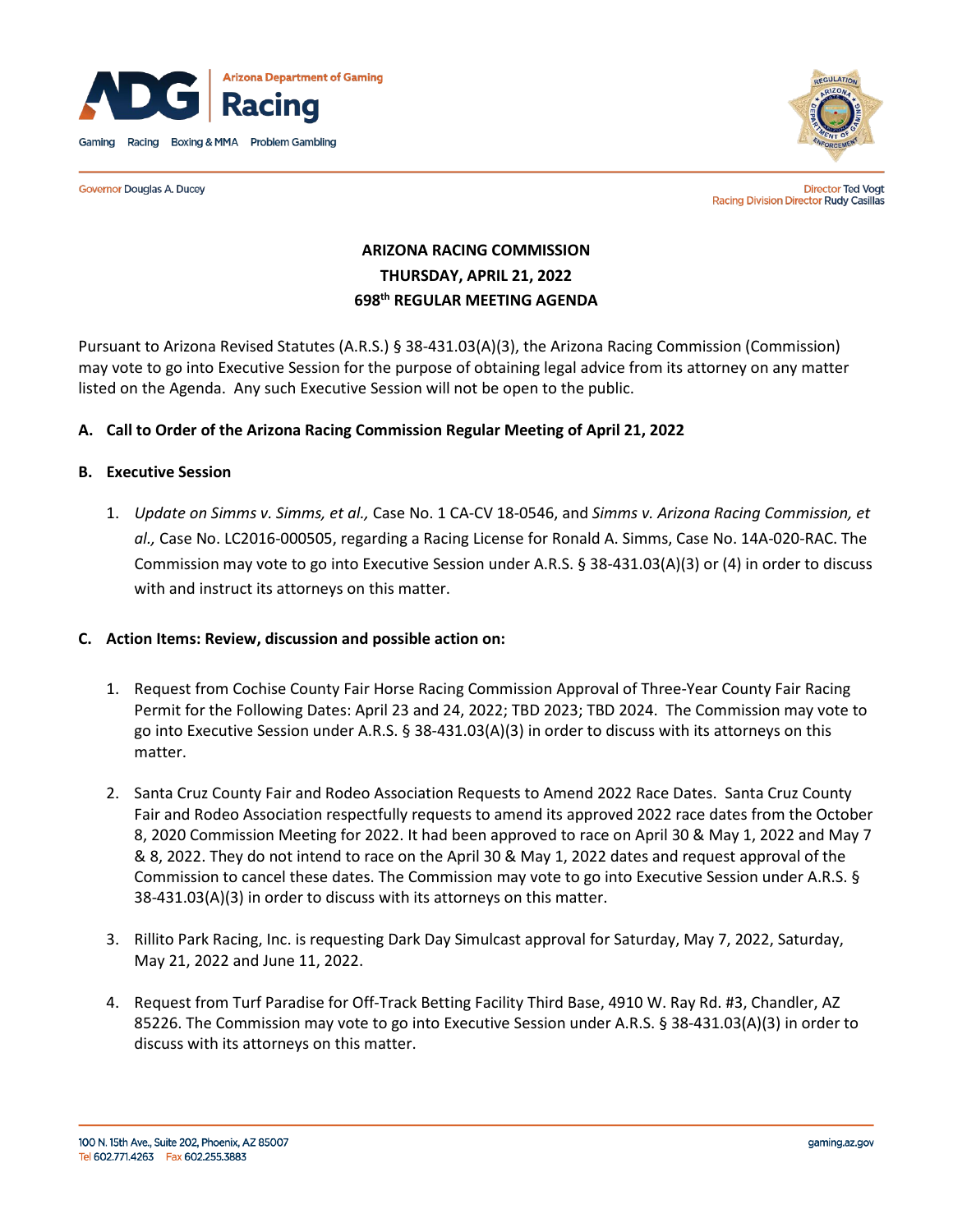- 5. Request from Turf Paradise for Off-Track Betting Facility Padre Murphy's, 4338 West Bell Road, Glendale, AZ 85308. The Commission may vote to go into Executive Session under A.R.S. § 38-431.03(A)(3) in order to discuss with its attorneys on this matter.
- 6. Simulcast Agreements Pursuant to A.R.S. § 5-112(U) A. Arizona Downs
	- 1. Keeneland (NYRA) 04/08/2022 10/29/2022
	- 2. Hawthorne (NYRA) 04/02/2022 12/31/2022
	- 3. Will Rogers (NYRA) 03/21/2022 05/25/2022
	- 4. Belmont (NYRA) 04/28/2022 07/10/2022
	- 5. Belterra (NYRA) 04/28/2022 10/07/2022
	- 6. Mountaineer (NYRA) 04/18/2022 12/14/2022
	- 7. Fairmount (NYRA) 04/29/2022 07/16/2022
	- 8. Churchill Downs (CDI) 04/30/2022 07/04/2022
	- 9. Louisiana Downs (CDI) 05/07/2022 09/27/2022
	- 10. Finger Lakes (NYRA) 04/25/2022 11/23/2022
	- 11. Hastings (NYRA) 05/07/2022 10/16/2022
	- 12. Delta Downs (NYRA) 04/29/2022 07/16/2022
	- 13. SunRay Park (NYRA) 04/22/2022 05/29/2022
	- B. Turf Paradise
		- 1. Belmont (NYRA) 04/28/2022 12/31/2022
		- 2. Evangeline Downs (NYRA) 04/06/2022 08/27/2022
		- 3. Mountaineer Park 04/18/2022 12/14/2022
		- 4. Woodbine 04/16/2022 12/11/2022
		- 5. Century Mile 04/30/2022 11/05/2022
		- 6. Hastings Park 05/07/2022 10/16/2022
		- 7. Churchill Downs (CDI) 04/30/2022 07/04/2022
		- 8. Presque Isle Downs (CDI) 05/16/2022 10/27/2022
		- 9. Louisiana Downs (CDI) 05/07/2022 09/27/2022
		- 10. Fairmount Park (NYRA) 04/19/2022 09/24/2022
		- 11. Delta Downs (NYRA) 04/29/2022 07/16/2022
		- 12. Jack Thistledown (NYRA) 04/25/2022 09/29/2022
		- 13. Emerald Downs (NYRA) 05/15/2022 09/18/2022
		- 14. Finger Lakes 04/25/2022 11/03/2022
	- C. Rillito Park
		- 1. Churchill Downs (CDI) 05/07/2022 05/07/2022
- 7. Simulcast Horse Racing Import Signals Pursuant to IHA Section 3004(a)(3) A. Arizona Downs
	- 1. Keeneland (anticipated dates: 04/08/2022 10/29/2022)
	- 2. Hawthorne (anticipated dates: 04/02/2022 12/31/2022)
	- 3. Will Rogers (anticipated dates: 03/21/2022 05/25/2022)
	- 4. Belmont (anticipated dates: 04/28/2022 07/10/2022)
	- 5. Belterra (anticipated dates: 04/28/2022 10/07/2022)
	- 6. Mountaineer (anticipated dates: 04/18/2022 12/14/2022)
	- 7. Fairmount (anticipated dates: 04/29/2022 07/16/2022)
	- 8. Churchill Downs (anticipated dates: 04/30/2022 07/04/2022)
	- 9. Louisiana Downs (anticipated dates: 05/07/2022 09/27/2022)
	- 10. Finger Lakes (anticipated dates: 04/25/2022 11/23/2022)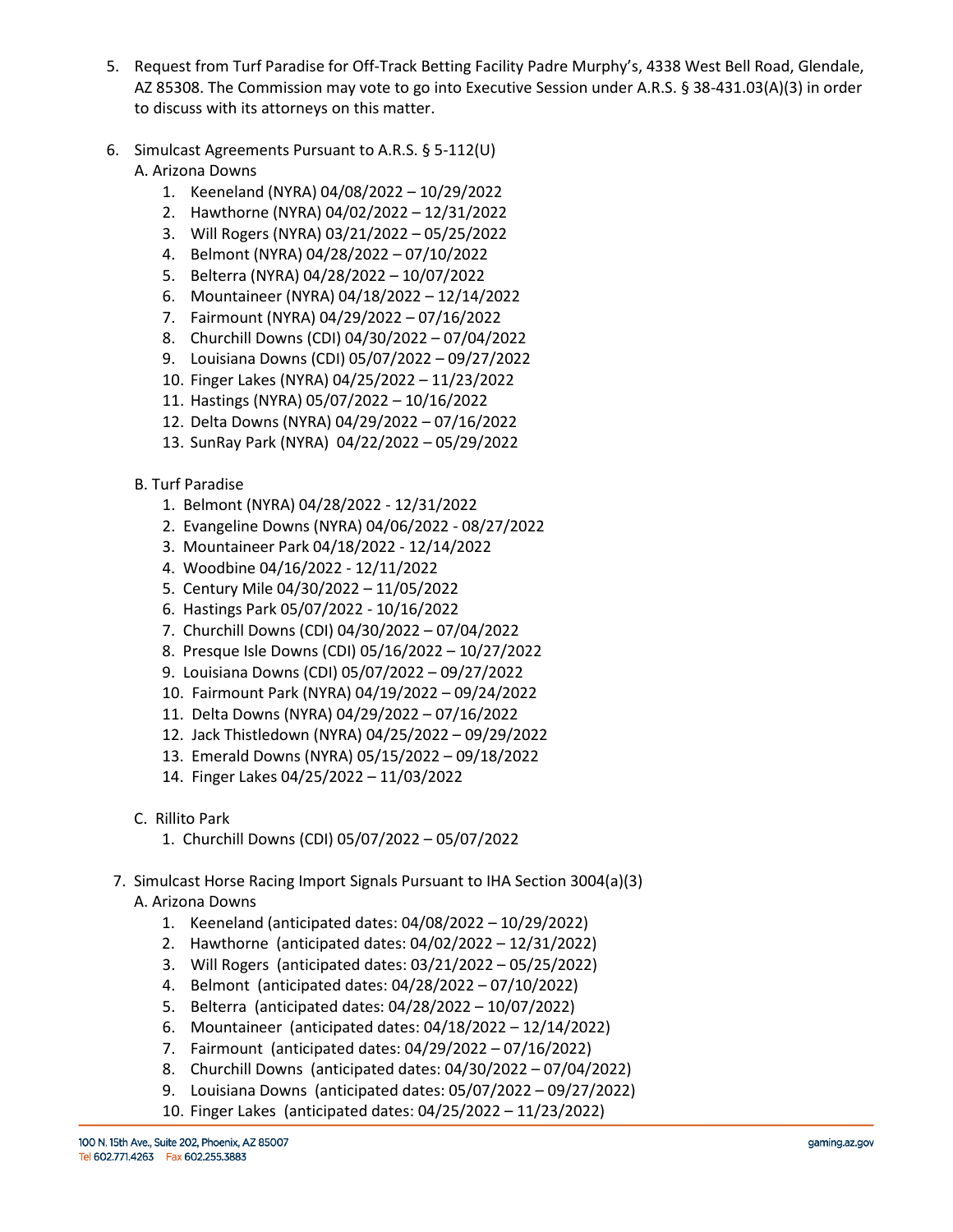- 11. Hastings (anticipated dates: 05/07/2022 10/16/2022)
- 12. Delta Downs (anticipated dates: 04/29/2022 07/16/2022)
- 13. SunRay Park (anticipated dates: 04/22/2022 05/29/2022)

## B. Turf Paradise

- 1. Belmont (anticipated dates: 04/28/2022 07/10/2022)
- 2. Evangeline Downs (anticipated dates: 04/06/2022 08/27/2022)
- 3. Mountaineer Park (anticipated dates: 04/18/2022 09/01/2022)
- 4. Woodbine (anticipated dates: 04/16/2022 09/01/2022)
- 5. Century Mile (anticipated dates: 04/30/2022 09/01/2022)
- 6. Hastings Park (anticipated dates: 05/07/2022 09/01/2022)
- 7. Churchill Downs (anticipated dates: 04/30/2022 07/04/2022)
- 8. Presque Isle Downs (anticipated dates: 05/16/2022 09/01/2022)
- 9. Louisiana Downs (anticipated dates: 05/07/2022 09/01/2022)
- 10. Fairmount Park (anticipated dates: 04/19/2022 09/01/2022)
- 11. Delta Downs (anticipated dates: 04/29/2022 07/16/2022)
- 12. Jack Thistledown (anticipated dates: 04/25/2022 09/01/2022)
- 13. Emerald Downs (anticipated dates: 05/15/2022 09/01/2022)
- 14. Finger Lakes (anticipated dates: 04/25/2022 09/01/2022)
- C. Rillito Park
	- 1. (anticipated dates: Churchill Downs 05/07/2022 05/07/2022)

## **D. Information Reports**

- 1.Track Safety Report(s) (Susan Gale, DVM)
- 2. Budget Report (Director Casillas/Jason La Forest)
- 3. Report on International Horseracing Integrity Act (Wm. Leroy Gessmann, HBPA)
- 4. Permittee Reports **Not to exceed 3 minutes**
	- a. American Greyhound Racing
	- b. Arizona Downs
	- c. County Fairs
	- d. Rillito Park
	- e. Tucson Greyhound Park
	- f. Turf Paradise
- 5. Optional Industry Stakeholder Association Updates (limited to officers or officially designated spokesperson) **Not to exceed 3 minutes**
	- a. Arizona Counties Racing Association
	- b. Arizona Quarter Horse Racing Association
	- c. Arizona Thoroughbred Breeders Association
	- d. Horsemen's Benevolent & Protective Association
	- e. Jockey's Guild

#### **E. Commission Reports**

- 1. Summary of Current Events Affecting the Arizona Racing Commission. A.R.S. § 38-431.02(K) Only Commission Members or the Director may report. No discussion or action may be taken on matters reported unless properly noticed for legal action or discussion.
- 2. Identification of Matters to be placed on future Agendas.